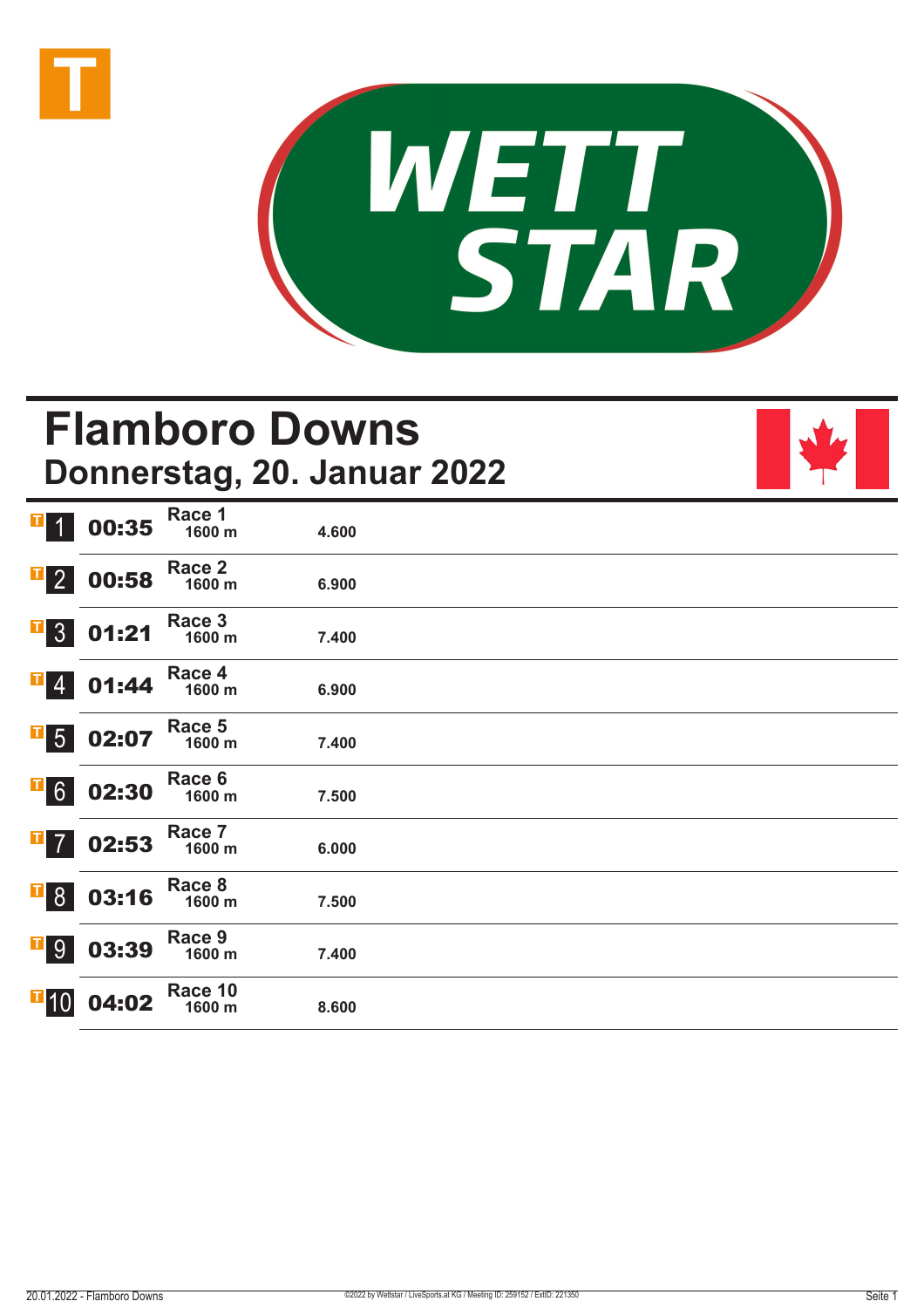| 20.01.2022 - Flamboro Downs                                                                                                                                                                                                                                                      |                                                         |                                                                                                                                                                                                                                                                           |                                                                                  | Rennen #12                                                                                                                                                                                                                                                 |                                                           |                                                                                                                                                                                                                                                                   |                                                  |                                                                                                                                                                                                                                                                               | Seite 2                                                                                             |
|----------------------------------------------------------------------------------------------------------------------------------------------------------------------------------------------------------------------------------------------------------------------------------|---------------------------------------------------------|---------------------------------------------------------------------------------------------------------------------------------------------------------------------------------------------------------------------------------------------------------------------------|----------------------------------------------------------------------------------|------------------------------------------------------------------------------------------------------------------------------------------------------------------------------------------------------------------------------------------------------------|-----------------------------------------------------------|-------------------------------------------------------------------------------------------------------------------------------------------------------------------------------------------------------------------------------------------------------------------|--------------------------------------------------|-------------------------------------------------------------------------------------------------------------------------------------------------------------------------------------------------------------------------------------------------------------------------------|-----------------------------------------------------------------------------------------------------|
| <b>WANN STARTET IHR PFERD</b>                                                                                                                                                                                                                                                    |                                                         |                                                                                                                                                                                                                                                                           |                                                                                  |                                                                                                                                                                                                                                                            |                                                           |                                                                                                                                                                                                                                                                   |                                                  |                                                                                                                                                                                                                                                                               |                                                                                                     |
| <b>Addycor Royal</b><br>Air Strike<br>Alex Having Fun<br>Always Been Crazy<br>Better Be Gouda<br>Bettorbetheone<br><b>Brightside Melvin</b><br>Cherie Amour<br>Cyclone Joe<br>Deep In The Red<br>Defcon Seelster<br>Diamond Rock<br>Dylan Sam<br>Express All That<br>Farmers Tan | 3<br>9<br>8<br>6<br>$\overline{2}$<br>3<br>10<br>9<br>8 | Finkle Is Einhorn<br>Forrest Miki<br>Free On The Beach<br>Galterio Hanover<br>Hard Rock<br>Hercule J M<br>Hes Got A Vendetta<br>Hughie Junior N<br>Im Thinking<br>Imacutelildolly<br>Its In The Stars<br>Joe Rockhead<br>Joeys Kidd<br>Journalistic<br>Keepitinperspctive | 4<br>5<br>5<br>8<br>10<br>$\overline{2}$<br>5<br>$\Delta$<br>9<br>$\overline{2}$ | Kempenfelt<br>Kingofbrokenhearts<br>Land Of Royalty<br>Legal Bettor<br>Levis Dav<br>Lobel Bruiser<br>Loyal Will<br>Luckslst Bluegrass<br>Lux Seelster<br>Machcellerator<br>Manhattan Joe<br>Myinsidevoice<br>Nates Bucky<br>Norwegian Dad<br>Outlaw Kismet | $\overline{2}$<br>8<br>4<br>10<br>10<br>3                 | Perpetual Rock<br>Peter Pan Can Flv<br>Press Time<br>Prince Adiran<br>Quan Blue Chip<br>Racemup<br>Rocknrolls Shadow<br>Rye N Clyne<br>Sam Mckee Hanover<br>Savini<br>Secretly Flashy<br>Shades Of Bay<br>Shadow Of Lindy<br>Shazam Blue Chip<br>Shes Watching Me | 4<br>5<br>g<br>6<br>6<br>10<br>3<br>8<br>9<br>10 | Sir A<br>Source Of Light<br>Sportsurge<br>Strait Tothe Point<br>Suemacks Angel<br>Swans Honey<br>Tero<br>Three Trick Gainer<br><b>Trinity Alyre</b><br><b>Twilite Zone</b><br>Two For Tripping<br>Vanilla Malted<br>Vicky Everyday<br>Woodmere Rollnpop<br>Youcouldbethatgirl | $\overline{4}$<br>5<br>$\frac{5}{5}$<br>10<br>3<br>10<br>6<br>$\overline{c}$<br>$\overline{7}$<br>3 |
| <b>WANN STARTET IHR JOCKEY / FAHRER</b>                                                                                                                                                                                                                                          |                                                         |                                                                                                                                                                                                                                                                           |                                                                                  |                                                                                                                                                                                                                                                            |                                                           |                                                                                                                                                                                                                                                                   |                                                  |                                                                                                                                                                                                                                                                               |                                                                                                     |
| Anthony Haughan<br><b>Bruce Richardson</b><br>Donald Graham<br>Jean Renaud<br>Preston Shaw<br><b>Scott Coulter</b><br><b>Tyler Moore</b>                                                                                                                                         | 1,4<br>10<br>5<br>1,5                                   | 3,4,5,6,8,9,10<br>4.10                                                                                                                                                                                                                                                    | Carol Voyer<br>Jason Ryan<br>Natasha Day<br>Ryan Desroche<br>Sylvain Lacaille    | Anthony Macdonald                                                                                                                                                                                                                                          | 3,4<br>7.8<br>1,2,3,4,6,7,9,10<br>2,5,7<br>1,6,7,9<br>5.7 | <b>Brett Macdonald</b><br>Darcy Clancy<br>Jean Plante<br>Paul Mackenzie<br>Samuel Fillion<br><b>Travis Henry</b>                                                                                                                                                  |                                                  | 1,4,5,6,7,8,9,10<br>1,2,3,6,7,8,10<br>1,2,3,4,5,6,7,8,9,10<br>1,2,3,4,5<br>1,2,3,6,7,8,9,10                                                                                                                                                                                   |                                                                                                     |

### **WANN STARTET IHR TRAINER...**

| Annemarie Colville      |            | <b>Blake Macintosh</b> |         | <b>Brett Lester</b>     |       | <b>Bruce Cleaver</b>        |      |
|-------------------------|------------|------------------------|---------|-------------------------|-------|-----------------------------|------|
| <b>Bruce Goit</b>       |            | Carol Vover            | 8.'     | <b>Chantal Mitchell</b> |       | Courtney Bishop             | 8,10 |
| Darcy Clancy            |            | Darren Ravner          |         | David Daigneault        | 7,9   | David Frev                  |      |
| David Obrien            |            | Dolores Basilone       | l.3     | Donald Graham           |       | Duncan Brewer               |      |
| Emily Leak              |            | Gaetan Hebert          | 10      | <b>Gerard Demers</b>    | 3,7   | Guy Gagnon                  |      |
| Ivan Gallant            | 10         | Jacob Roberts          | 10      | James Ellis             | 5.9   | Jason Mcginnis              |      |
| Jason Sherman           |            | Jay Cochlin            | 4.5     | Jean Plante             |       | Joe Pereira                 |      |
| John Curran             |            | John Macmillan         | 4,6,8   | Julie Walker            |       | <b>Kelly Duval Lacaille</b> |      |
| Kenneth Oliver          |            | Kim Smith              |         | <b>Melville Giles</b>   |       | Michael Salis               |      |
| <b>Mitchell Tierney</b> |            | Natasha Dav            |         | Nathan Harding          | 10    | Paul Mackenzie              | 10   |
| Paul Megens             |            | R Mac Leod             | 10      | R Sauires               |       | Reinhold Duld               |      |
| <b>Richard Moreau</b>   | 1,6,7,8,10 | <b>Robert Fellows</b>  |         | Shane Arsenault         |       | Sheldon Rose                |      |
| Stephane Larocque       | 2,5        | Thomas Genoe           |         | <b>Thomas Rilev</b>     | 3,6,9 | <b>Todd Ratchford</b>       |      |
| Vernon Cochrane         | 4.،        | <b>Victor Puddy</b>    | 3,6,7,9 |                         |       |                             |      |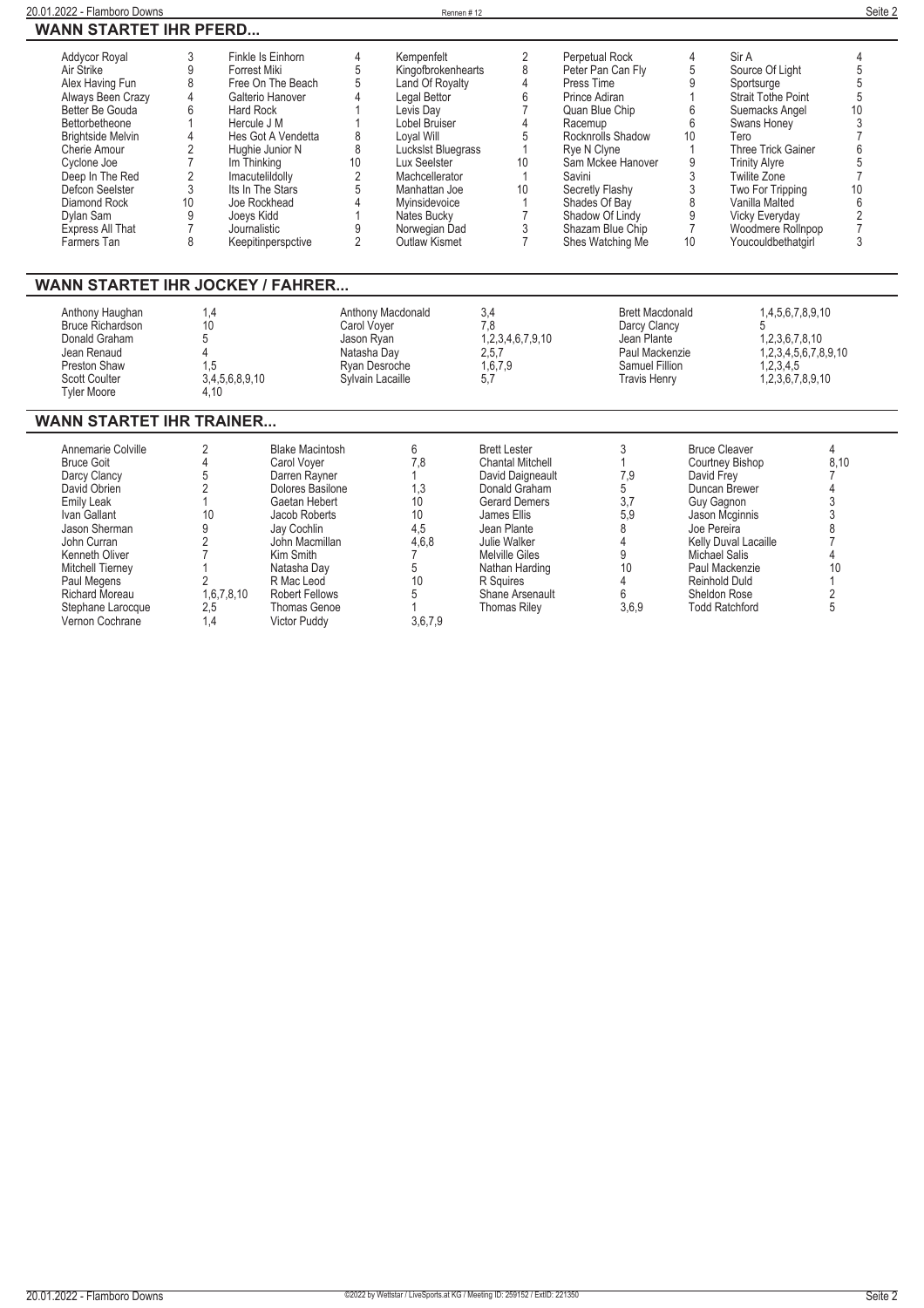|      | $\overline{\mathbf{T}}$ | 1600 m<br>4.600                                                                                                                            | Race 1                                                                                    |
|------|-------------------------|--------------------------------------------------------------------------------------------------------------------------------------------|-------------------------------------------------------------------------------------------|
|      |                         |                                                                                                                                            | Rennpreis: 4.600<br>HORSES & GELDINGS - CLAIMING \$7000. (W-ALL) - FOR N/W \$1500. LAST 3 |
|      | 00:35                   |                                                                                                                                            |                                                                                           |
| 1600 |                         |                                                                                                                                            |                                                                                           |
|      | 1                       | LucksIst Bluegrass<br>8j. rotbraun W (Always A Virgin - Lucky Drago                                                                        |                                                                                           |
|      | 74.8                    | Trainer: Emily Leak<br>Besitzer: Emily Leak-Preston Shaw, Gu                                                                               |                                                                                           |
|      | ML: 5.0                 | <b>Preston Shaw</b>                                                                                                                        |                                                                                           |
|      | $\overline{\mathbf{2}}$ | <b>Bettorbetheone</b><br>8j. rotbraun W (Bettors Delight - Adela Hanove                                                                    |                                                                                           |
|      | 70.3                    | Trainer: Dolores Basilone<br>Besitzer: Leo Maisano, Brantford, On                                                                          |                                                                                           |
|      | ML: 13,0                | <b>Ryan Desroche</b>                                                                                                                       |                                                                                           |
|      | 3                       | <b>Machcellerator</b><br>10j. rotbraun W (Mach Three - Upbid Hanover)<br>Trainer: Reinhold Duld                                            |                                                                                           |
|      |                         | Besitzer: Madysen & Marnie Duld, Hami                                                                                                      |                                                                                           |
|      | ML: 9,0                 | <b>Jean Plante</b>                                                                                                                         |                                                                                           |
|      | 4                       | <b>Hercule J M</b><br>9j. rotbraun W (Goliath Bayama - Someone To<br>Trainer: Chantal Mitchell                                             |                                                                                           |
|      | 70.3                    | Besitzer: Jacques Mercier, Ste-Helene-                                                                                                     |                                                                                           |
|      | ML: 24,0                | <b>Samuel Fillion</b>                                                                                                                      |                                                                                           |
|      | 5                       | Joeys Kidd<br>11j. rotbraun W (Joey Anderson - Bete Feroce<br>Trainer: Vernon Cochrane                                                     |                                                                                           |
|      | 77.1                    | Besitzer: Susanne Anderson, Ohsweke                                                                                                        |                                                                                           |
|      | ML: 7,0                 | <b>Travis Henry</b>                                                                                                                        |                                                                                           |
|      | 6<br>77.1               | Rye N Clyne<br>8j. rotbraun W (Vintage Master - Undone Hano<br>Trainer: Mitchell Tierney<br>Besitzer: Triple S Equine, Newton, On          |                                                                                           |
|      | ML: 4,0                 | Jason Ryan                                                                                                                                 |                                                                                           |
|      |                         | <b>Prince Adiran</b><br>9j. rotbraun W (Village Jove - Princess Banyan<br>Trainer: Thomas Genoe                                            |                                                                                           |
|      | 72.6                    | Besitzer: James Wilson, Melancthon, On                                                                                                     |                                                                                           |
|      | ML: 16,0                | <b>Paul Mackenzie</b>                                                                                                                      |                                                                                           |
|      | 8<br>61.2               | <b>Myinsidevoice</b><br>5j. rotbraun W (Thinking Out Loud - Ok Dynast<br>Trainer: Richard Moreau<br>Besitzer: Sylvain Descheneaux, Sorel-T |                                                                                           |
|      | ML: 35,0                | <b>Brett Macdonald</b>                                                                                                                     |                                                                                           |
|      |                         | <b>Hard Rock</b>                                                                                                                           |                                                                                           |
|      | 9                       | 10j. rotbraun W (Rocknroll Hanover - Artistic Vi<br>Trainer: Darren Rayner<br>Besitzer: Mary Harris, Dundas, On                            |                                                                                           |
|      | 83.9                    | <b>Anthony Haughan</b>                                                                                                                     |                                                                                           |
|      | ML: 11,0<br>Ergebnis:   | Quoten:                                                                                                                                    |                                                                                           |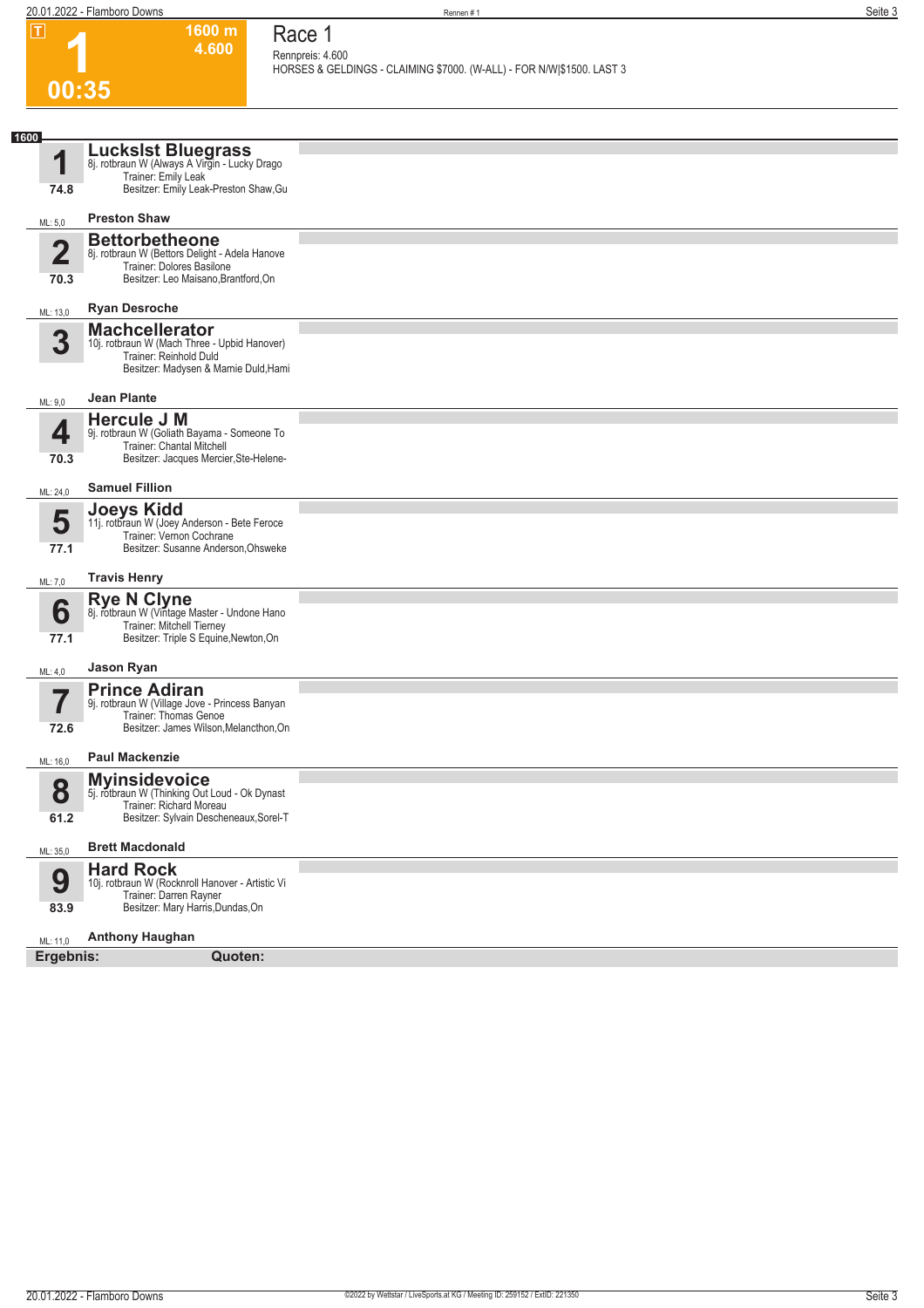**1600 m 6.900** 

**Race 2 Rennpreis: 6.900**

**FILLIES & MARES - CLAIMING \$15000. - FOR N/W OF 3|RACES OR \$38400. LIFETIME (W-ALL)** 

# **2 00:58**

| 1600                    |                                                                                                                                               |  |
|-------------------------|-----------------------------------------------------------------------------------------------------------------------------------------------|--|
| 1                       | Keepitinperspctive<br>5j. grau S (Bettors Delight - Modern Legacy)<br>Trainer: Paul Megens                                                    |  |
| 77.1                    | Besitzer: Stacey Newman, Cambridge,                                                                                                           |  |
| ML: 4,0                 | <b>Travis Henry</b>                                                                                                                           |  |
| $\overline{\mathbf{2}}$ | <b>Deep In The Red</b><br>5j. rotbraun S (Betterthancheddar - Mets N Jet<br>Trainer: John Curran                                              |  |
| 72.6                    | Besitzer: Kenneth Curran, Coldwater, O                                                                                                        |  |
| ML: 35,0                | <b>Paul Mackenzie</b>                                                                                                                         |  |
| 3<br>48.1               | <b>Cherie Amour</b><br>6j. rotbraun S (Mach Three - Victorias Place)<br>Trainer: David Obrien<br>Besitzer: Leonard Rosene, London, On         |  |
| ML: 5.0                 | Natasha Day                                                                                                                                   |  |
| 4<br>77.1               | <b>Imacutelildolly</b><br>5j. rotbraun S (Mach Three - Imtoocutetobeba<br>Trainer: Annemarie Colville<br>Besitzer: Michael Wade-Annemarie Col |  |
| ML: 7.0                 | Jason Ryan                                                                                                                                    |  |
| 5                       | Vicky Everyday<br>4j. grau S (Cougar Hall - Toxic Terror)<br>Trainer: Stephane Larocque<br>Besitzer: Pierre Strasbourg, Gatineau, Q           |  |
| ML: 55,0                | <b>Jean Plante</b>                                                                                                                            |  |
| 6<br>70.3               | <b>Kempenfelt</b><br>5j. grau S (Sunshine Beach - Permafrost)<br>Trainer: Sheldon Rose<br>Besitzer: Sheldon Rose, Thornhill, On               |  |
| ML: 9.0                 | <b>Samuel Fillion</b>                                                                                                                         |  |
| Ergebnis:               | Quoten:                                                                                                                                       |  |
|                         |                                                                                                                                               |  |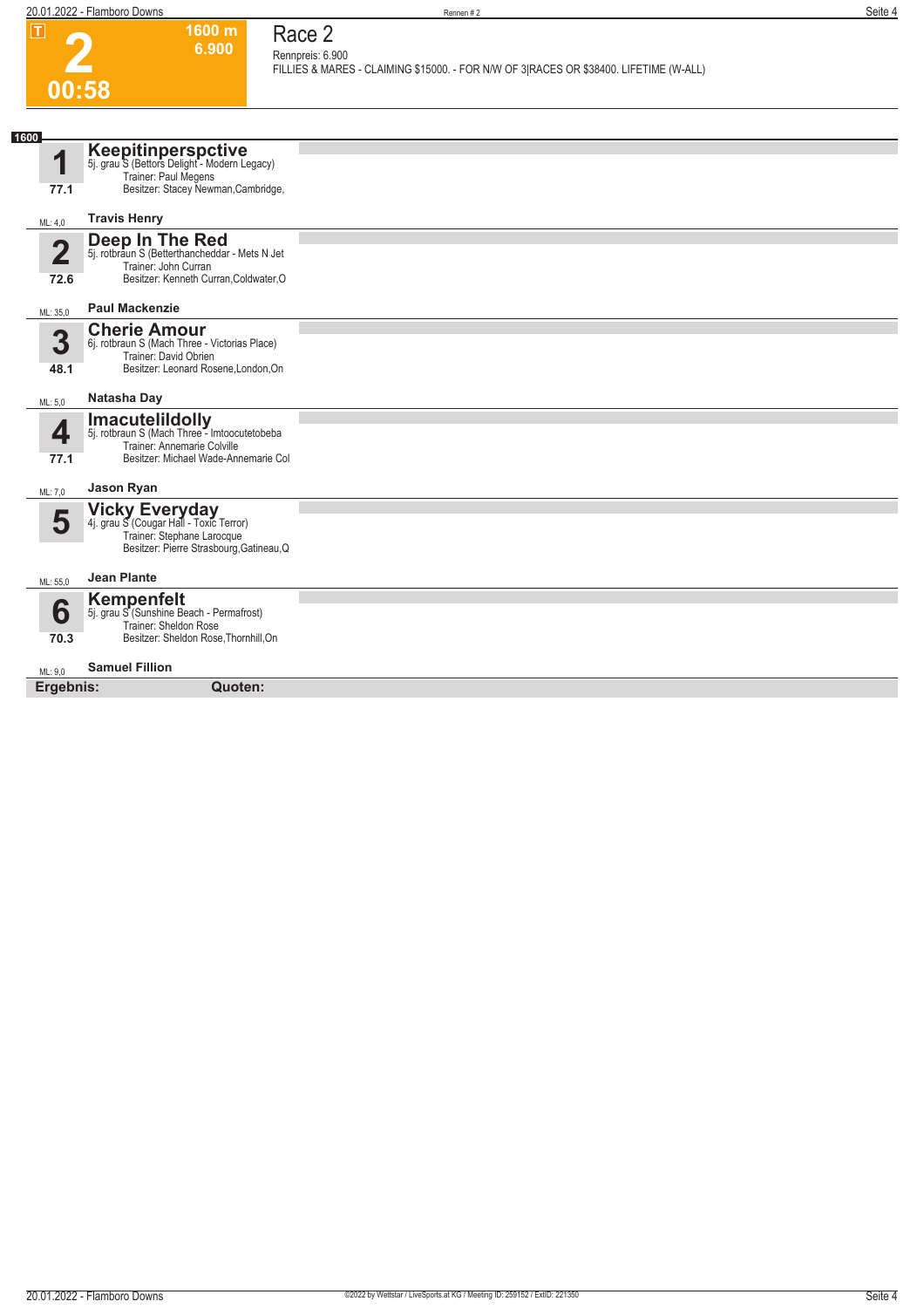**Race 3**



**Rennpreis: 7.400 CLAIMING \$15000. - FOR N/W \$80000. (F & M \$100,700.)|LIFETIME (W-ALL) OR NW OF 2 RACES IN 2021 AE NW OF 3|RACES LIFETIME** 

| 1600                   |                                                                                                                                         |  |
|------------------------|-----------------------------------------------------------------------------------------------------------------------------------------|--|
|                        | Youcouldbethatgirl<br>7j. grau S (Credit Winner - Coulantine)<br>Trainer: Dolores Basilone<br>Besitzer: Lases Racing, Sheridan, Mi      |  |
| ML: 7,0                | <b>Jean Plante</b>                                                                                                                      |  |
| $\overline{2}$<br>70.3 | <b>Secretly Flashy</b><br>6j. kastanie S (Deweycheatumnhowe - Somew<br>Trainer: Brett Lester<br>Besitzer: Ronald Nobes, On-Michel Let   |  |
| ML: 3,0                | <b>Samuel Fillion</b>                                                                                                                   |  |
| 3<br>73.9              | <b>Defcon Seelster</b><br>4j. rotbraun W (Muscle Mass - Do It For Annie)<br>Trainer: Guy Gagnon<br>Besitzer: Qc Ecuries Guy Gagnon Inc- |  |
| ML: 55,0               | <b>Scott Coulter</b>                                                                                                                    |  |
| 4<br>77.1              | Addycor Royal<br>8j. rotbraun W (Armbro Ricochet - Zorgwijk Ha<br>Trainer: Thomas Riley<br>Besitzer: Triple S Equine, Newton, On        |  |
| ML: 9,0                | Jason Ryan                                                                                                                              |  |
| 5<br>77.1              | <b>Savini</b><br>5j. rotbraun W (Explosive Matter - Ivory Lindy)<br>Trainer: Victor Puddy<br>Besitzer: Robert Mc Nerney, Newton, Nj     |  |
| ML: 5.0                | <b>Travis Henry</b>                                                                                                                     |  |
| 6<br>72.6              | Norwegian Dad<br>6j. rotbraun W (Uncle Peter - Nicole Kraft)<br>Trainer: Gerard Demers<br>Besitzer: Triple S Equine, Newton, On         |  |
| ML: 4.0                | <b>Paul Mackenzie</b>                                                                                                                   |  |
| 84.4                   | <b>Swans Honey</b><br>6j. rotbraun S (Swan For All - Bc Honey)<br>Trainer: Jason Mcginnis<br>Besitzer: Thestable Swans Honey Grp,       |  |
| ML: 35,0               | <b>Anthony Macdonald</b>                                                                                                                |  |
| Ergebnis:              | Quoten:                                                                                                                                 |  |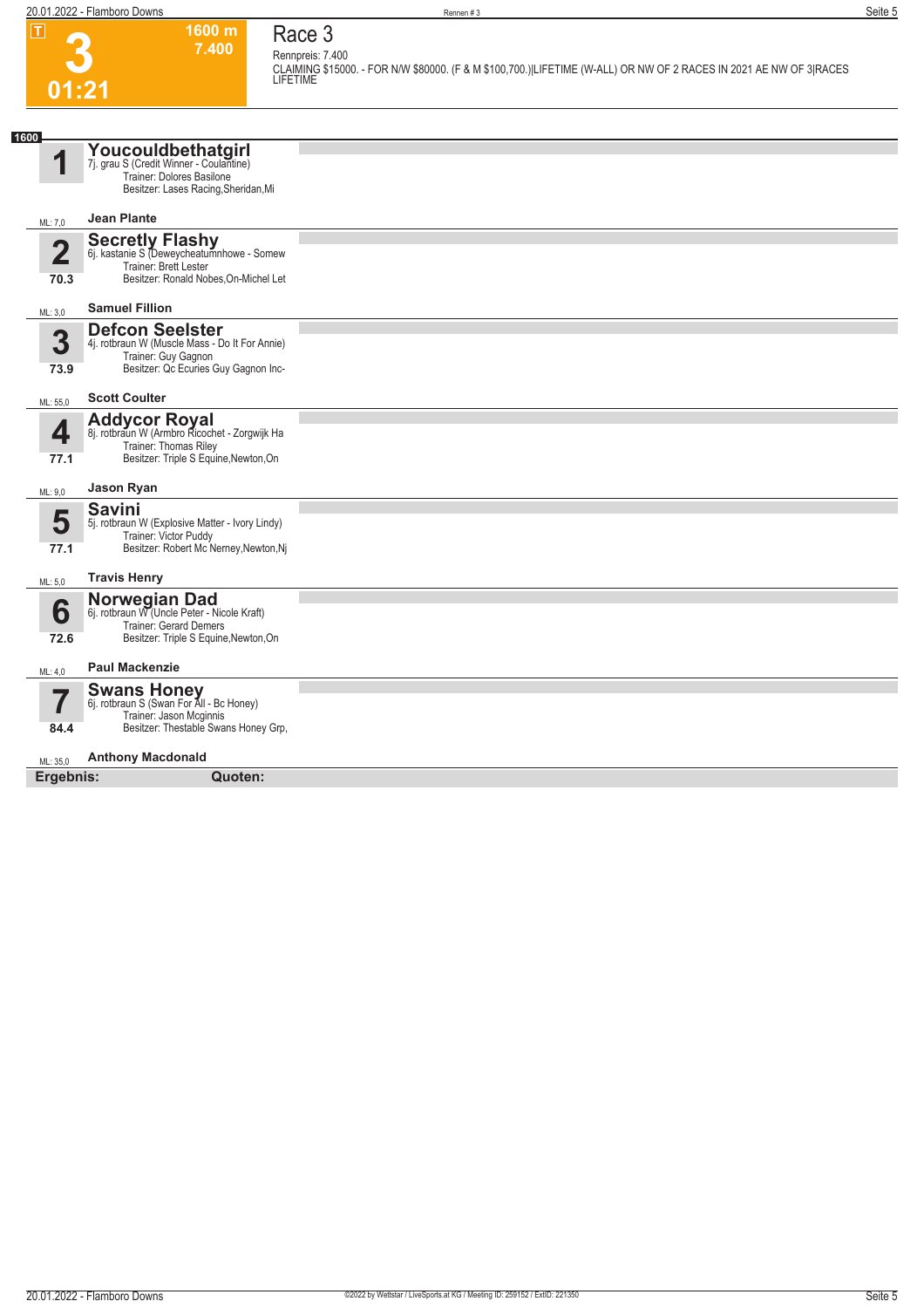

#### **1600 m 6.900 Race 4**

**Rennpreis: 6.900 HORSES & GELDINGS - CLAIMING \$15000. - FOR N/W OF 3|RACES OR \$32,800. LIFETIME (W-ALL) OR \$600 LAST 3 STS** 

| 1600                   |                                                                                                                                              |  |
|------------------------|----------------------------------------------------------------------------------------------------------------------------------------------|--|
| 4                      | <b>Brightside Melvin</b><br>4j. rotbraun H (Mcaracas - Brightside Maude)<br>Trainer: Julie Walker<br>Besitzer: Dr W Terry Fried, Bright, On  |  |
| ML: 28,0               | Jean Renaud                                                                                                                                  |  |
| $\overline{2}$<br>77.1 | Always Been Crazy<br>4j. rotbraun W (Sunshine Beach - Notable Bea<br>Trainer: Bruce Goit<br>Besitzer: Ronald Nobes, Fergus, On               |  |
| ML: 35,0               | <b>Tyler Moore</b>                                                                                                                           |  |
| 3<br>70.3              | <b>Land Of Royalty</b><br>5j. rotbraun W (Royal Mattjesty - Boogie Woog<br>Trainer: Bruce Cleaver<br>Besitzer: Bruce Cleaver, Corbyville, On |  |
| ML: 13,0               | <b>Samuel Fillion</b>                                                                                                                        |  |
| 4<br>73.9              | <b>Finkle Is Einhorn</b><br>4j. rotbraun W (Sunshine Beach - Twin B Virtu<br>Trainer: Duncan Brewer<br>Besitzer: Michelle Brennan, Waterdown |  |
| ML: 5,0                | <b>Scott Coulter</b>                                                                                                                         |  |
| 5<br>72.6              | <b>Galterio Hanover</b><br>5j. rotbraun W (Well Said - Gorey Daze)<br>Trainer: Jay Cochlin<br>Besitzer: Percy Jones, Temperance Val          |  |
| ML: 3,0                | <b>Paul Mackenzie</b>                                                                                                                        |  |
| 6<br>84.4              | <b>Sir A</b><br>4j. rotbraun W (Control The Moment - Sir Lbs<br>Trainer: John Macmillan<br>Besitzer: 2099551 Ontario Inc, Greely-J           |  |
| ML: 11,0               | <b>Anthony Macdonald</b>                                                                                                                     |  |
| 83.9                   | <b>Joe Rockhead</b><br>5j. grau W (Badlands Hanover - St Lads Moxie<br>Trainer: Michael Salis<br>Besitzer: Michael Salis, Etobicoke, On      |  |
| ML: 9,0                | <b>Anthony Haughan</b>                                                                                                                       |  |
| 8<br>61.2              | <b>Lobel Bruiser</b><br>5j. rotbraun W (Believeinbruiser - Dear Vicky)<br>Trainer: Vernon Cochrane<br>Besitzer: Leonard Van Veen, Scarborou  |  |
| ML: 16,0               | <b>Brett Macdonald</b>                                                                                                                       |  |
| 9<br>77.1              | <b>Perpetual Rock</b><br>4j. grau W (Pet Rock - Vanity Fairest)<br>Trainer: R Squires<br>Besitzer: R Joseph Squires, On-Crazy                |  |
| ML: 7,0                | Jason Ryan                                                                                                                                   |  |
| Ergebnis:              | Quoten:                                                                                                                                      |  |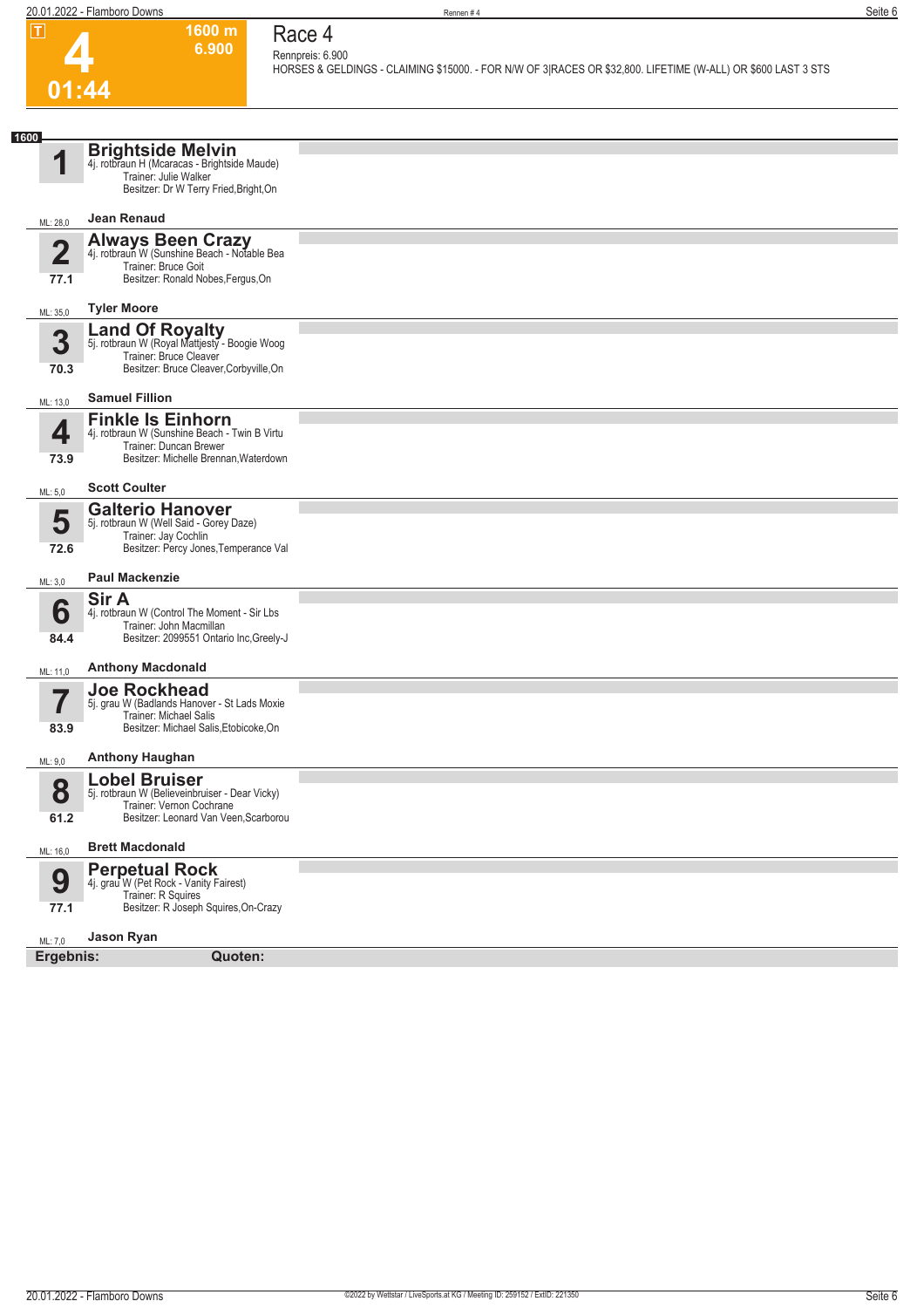**Race 5**

**5**

| 02:07<br>1600<br>1<br>76.7<br>ML: 5,0 | <b>Strait Tothe Point</b><br>6j. grau W (Well Said - Strait N Great)<br>Trainer: Darcy Clancy<br>Besitzer: On Darcy Clancy-Walter Clan<br><b>Darcy Clancy</b><br><b>Free On The Beach</b> | HORSES & GELDINGS - N/W OF A RACE OR \$5000. LIFETIME (W-ALL) |
|---------------------------------------|-------------------------------------------------------------------------------------------------------------------------------------------------------------------------------------------|---------------------------------------------------------------|
|                                       |                                                                                                                                                                                           |                                                               |
|                                       |                                                                                                                                                                                           |                                                               |
|                                       |                                                                                                                                                                                           |                                                               |
|                                       |                                                                                                                                                                                           |                                                               |
|                                       |                                                                                                                                                                                           |                                                               |
|                                       |                                                                                                                                                                                           |                                                               |
| $\overline{2}$<br>70.3                | 3j. rotbraun H (Sunshine Beach - Case Dismis<br>Trainer: Robert Fellows<br>Besitzer: Bruce Somers, Aurora-Robert                                                                          |                                                               |
|                                       | <b>Samuel Fillion</b>                                                                                                                                                                     |                                                               |
| ML: 7,0                               | <b>Forrest Miki</b>                                                                                                                                                                       |                                                               |
| 3<br>73.0                             | 4j. rotbraun H (Always B Miki - Lil Pieceofheav<br>Trainer: Donald Graham<br>Besitzer: Larry Todd, Oakwood, On                                                                            |                                                               |
| ML: 16,0                              | <b>Donald Graham</b>                                                                                                                                                                      |                                                               |
|                                       |                                                                                                                                                                                           |                                                               |
| 4<br>74.8                             | <b>Trinity Alyre</b><br>3j. rotbraun W (State Treasurer - Sky Hall)<br>Trainer: Stephane Larocque<br>Besitzer: Denis Simard, Saint-Pascal-B                                               |                                                               |
| ML: 13,0                              | <b>Preston Shaw</b>                                                                                                                                                                       |                                                               |
| 5                                     | Its In The Stars<br>4j. rotbraun W (Heston Blue Chip - Four Starz                                                                                                                         |                                                               |
| 78.9                                  | Trainer: Jay Cochlin<br>Besitzer: Percy Jones, Temperance Val                                                                                                                             |                                                               |
| ML: 35,0                              | <b>Sylvain Lacaille</b>                                                                                                                                                                   |                                                               |
|                                       | Loyal Will<br>4j. rotbraun W (Betterthancheddar - Respecte                                                                                                                                |                                                               |
| 6<br>72.6                             | Trainer: Todd Ratchford<br>Besitzer: Cleveland Walters, Dundalk, O                                                                                                                        |                                                               |
|                                       | <b>Paul Mackenzie</b>                                                                                                                                                                     |                                                               |
| ML: 3,0                               |                                                                                                                                                                                           |                                                               |
| 77                                    | <b>Sportsurge</b><br>3j. rotbraun W (Sportswriter - Ashlees Spitfire)                                                                                                                     |                                                               |
| 48.1                                  | Trainer: Natasha Day<br>Besitzer: On Tess Waxman-Brenda Sel                                                                                                                               |                                                               |
| ML: 11,0                              | Natasha Day                                                                                                                                                                               |                                                               |
| 8                                     | <b>Peter Pan Can Fly</b><br>5j. rotbraun W (Badlands Hanover - Windmach<br>Trainer: James Ellis<br>Besitzer: Brian Shewfelt, Kincardine, On                                               |                                                               |
| 61.2                                  |                                                                                                                                                                                           |                                                               |
| ML: 9,0                               | <b>Brett Macdonald</b>                                                                                                                                                                    |                                                               |
| 9<br>73.9                             | <b>Source Of Light</b><br>4j. rotbraun W (Source Of Pride - Twilight Lady<br><b>Trainer: Robert Fellows</b><br>Besitzer: J Susanne Mac Keigan, Ns-R                                       |                                                               |
|                                       |                                                                                                                                                                                           |                                                               |
| ML: 4,0<br>Ergebnis:                  | <b>Scott Coulter</b><br>Quoten:                                                                                                                                                           |                                                               |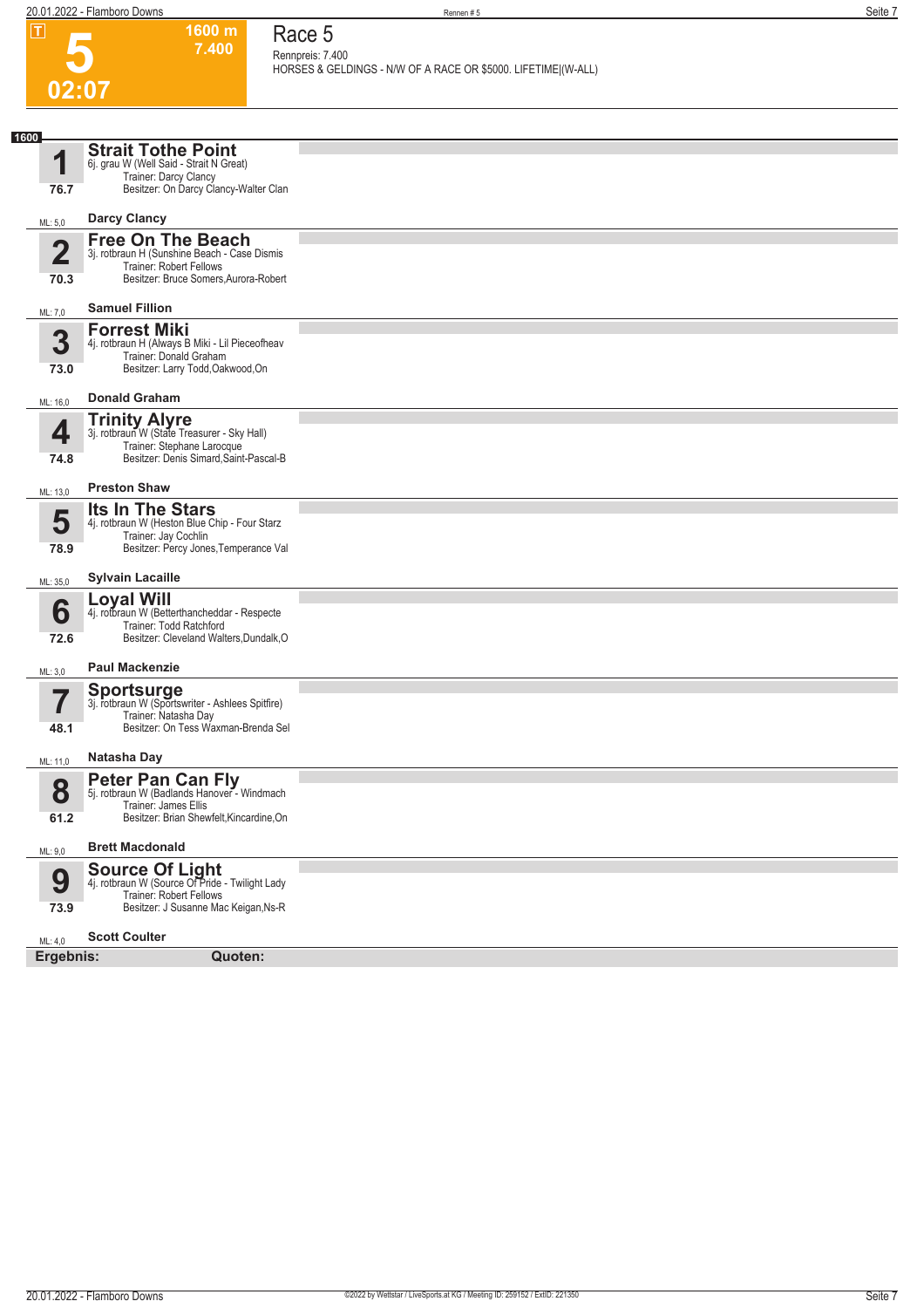**Race 6 Rennpreis: 7.500**

| .                      | ווו טטטו<br>7.500                                                                                                                  | Race o<br>Rennpreis: 7.500                                       |
|------------------------|------------------------------------------------------------------------------------------------------------------------------------|------------------------------------------------------------------|
|                        | 02:30                                                                                                                              | HORSES & GELDINGS - N/W \$3500. LAST 3 AE: NW OF 2 RACES IN 2021 |
|                        |                                                                                                                                    |                                                                  |
| 1600                   |                                                                                                                                    |                                                                  |
| 1                      | <b>Legal Bettor</b><br>7j. rotbraun W (Bettors Delight - Legal Entity)<br>Trainer: Shane Arsenault                                 |                                                                  |
| 70.3                   | Besitzer: On Shane Arsenault-Cody Sp                                                                                               |                                                                  |
| ML: 35,0               | <b>Ryan Desroche</b>                                                                                                               |                                                                  |
| $\overline{2}$<br>61.2 | Quan Blue Chip<br>6j. rotbraun W (Sunshine Beach - Amora Hano<br>Trainer: Richard Moreau<br>Besitzer: Ecurie Richard Moreau Inc-Ju |                                                                  |
| ML: 3,0                | <b>Brett Macdonald</b>                                                                                                             |                                                                  |
|                        | <b>Ys Lotus</b>                                                                                                                    |                                                                  |
| 3                      | 11j. grau W (If I Can Dream - Bolero Takara)                                                                                       |                                                                  |
| 77.1                   | Trainer: Thomas Riley<br>Besitzer: Amanda Riley, Roseneath, On                                                                     |                                                                  |
| ML: 9,0                | Jason Ryan                                                                                                                         |                                                                  |
|                        | Racemup                                                                                                                            |                                                                  |
| 4                      | 7j. grau W (Whatayasay - Logicallyinclined)<br>Trainer: Victor Puddy                                                               |                                                                  |
| 77.1                   | Besitzer: Gordon Mc Donald-Christoph                                                                                               |                                                                  |
| ML: 7,0                | <b>Travis Henry</b>                                                                                                                |                                                                  |
|                        | <b>Three Trick Gainer</b>                                                                                                          |                                                                  |
| 5                      | 5j. rotbraun W (Mach Three - Tricky)<br>Trainer: Richard Moreau                                                                    |                                                                  |
| 73.9                   | Besitzer: Normand Beausoleil, Montreal                                                                                             |                                                                  |
| ML: 11,0               | <b>Scott Coulter</b>                                                                                                               |                                                                  |
|                        | <b>Vanilla Malted</b>                                                                                                              |                                                                  |
| 6                      | 6j. rotbraun W (Sweet Lou - Sun N Moon)<br>Trainer: John Macmillan                                                                 |                                                                  |
| 72.6                   | Besitzer: 2099551 Ontario Inc, Greely-J                                                                                            |                                                                  |
| ML: 5,0                | <b>Paul Mackenzie</b>                                                                                                              |                                                                  |
|                        | <b>Better Be Gouda</b>                                                                                                             |                                                                  |
| 7                      | 6j. rotbraun W (Betterthancheddar - My Ideal)<br>Trainer: Blake Macintosh<br>Besitzer: Leanne Murphy, St George, O                 |                                                                  |
| ML: 4,0                | <b>Jean Plante</b>                                                                                                                 |                                                                  |
| Ergebnis:              | Quoten:                                                                                                                            |                                                                  |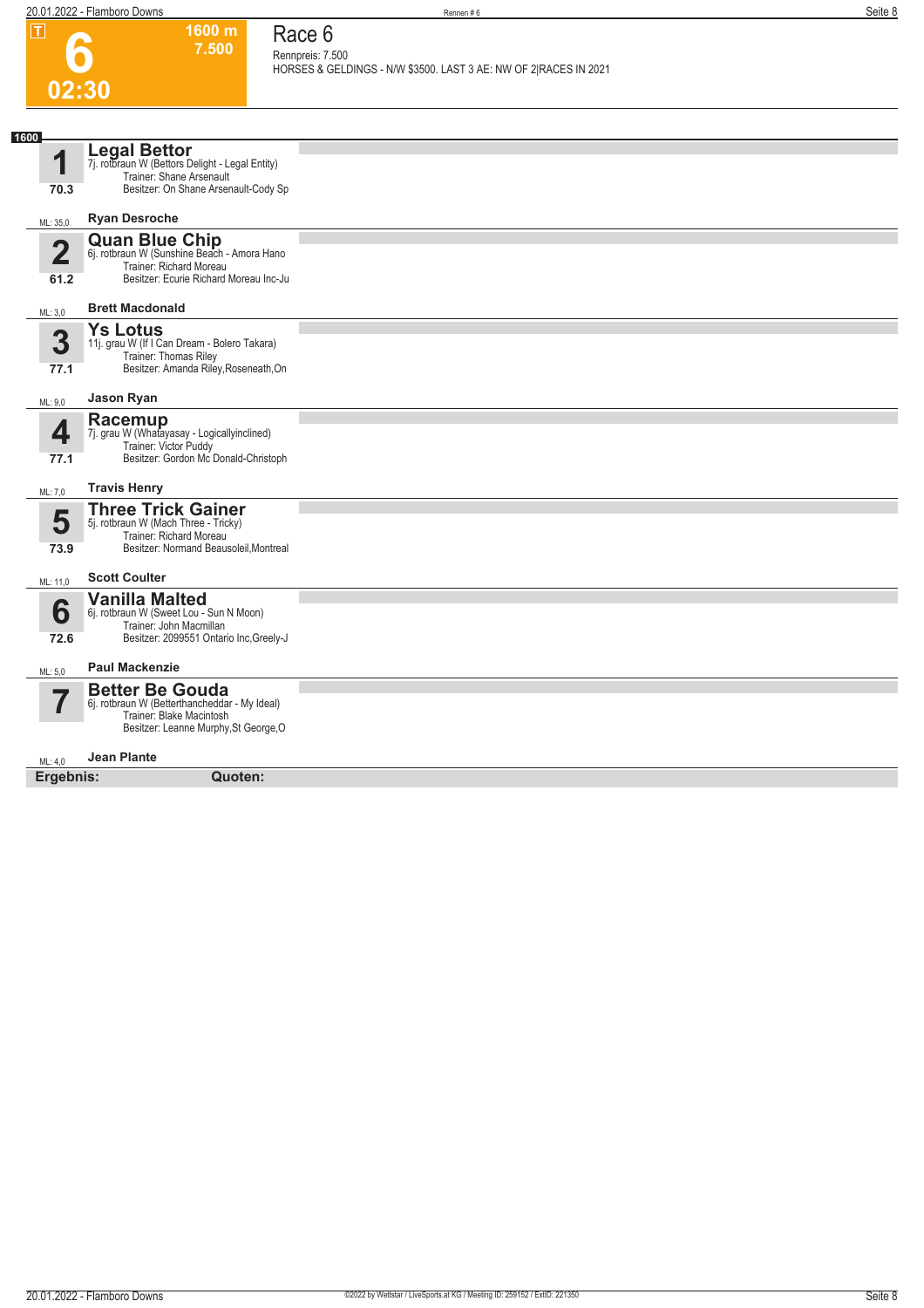**1600 m 6.000** 

**Race 7 Rennpreis: 6.000**

**7**

**HORSES & GELDINGS - N/W \$1500. LAST 3 (W/O \$4175 LAST|5 N/E)** 

| 02:53                           |                                                                                                                                                  |  |
|---------------------------------|--------------------------------------------------------------------------------------------------------------------------------------------------|--|
|                                 |                                                                                                                                                  |  |
| 1600<br>1<br>77.1               | Levis Day<br>7j. grau W (Shadow Play - Kims Royal Day)<br>Trainer: Victor Puddy<br>Besitzer: On Bill Manes-Lloyd Stone-Vi                        |  |
| ML: 3,0                         | <b>Travis Henry</b>                                                                                                                              |  |
| $\overline{\mathbf{2}}$<br>77.1 | Shazam Blue Chip<br>4. grau W (Shadow Play - Michelles Song)<br><b>Trainer: Gerard Demers</b><br>Besitzer: Michel Lagace, Terrebonne, Q          |  |
| ML: 35,0                        | Jason Ryan                                                                                                                                       |  |
| 3<br>61.2                       | <b>Outlaw Kismet</b><br>9j. rotbraun W (Blue Burner - Outlawindepend<br>Trainer: Richard Moreau<br>Besitzer: Marko Ferguson-Mario Patry,         |  |
| ML: 26,0                        | <b>Brett Macdonald</b>                                                                                                                           |  |
| 4<br>70.3                       | <b>Nates Bucky</b><br>10j. rotbraun W (Armbro Deuce - Bombay Bea<br>Trainer: Kim Smith<br>Besitzer: Kim Smith, Ohsweken, On                      |  |
| ML: 5,0                         | <b>Ryan Desroche</b>                                                                                                                             |  |
| 5<br>78.9                       | <b>Cyclone Joe</b><br>8j. grau W (Roll With Joe - Lady Luna)<br>Trainer: Kelly Duval Lacaille<br>Besitzer: Sylvain Lacaille, St-Paul-De-J        |  |
| ML: 11,0                        | <b>Sylvain Lacaille</b>                                                                                                                          |  |
| 6<br>48.1                       | <b>Twilite Zone</b><br>12j. grau W (Astronomical - Res Donna)<br>Trainer: Kenneth Oliver<br>Besitzer: Milton Young, Paradise, NI                 |  |
| ML: 9,0                         | Natasha Day                                                                                                                                      |  |
| $\overline{\phantom{a}}$        | <b>Tero</b><br>10j. grau W (Western Terror - Pleasantville)<br>Trainer: David Frey<br>Besitzer: David Frey, Acton, On                            |  |
| ML: 13,0                        | <b>Jean Plante</b>                                                                                                                               |  |
| 8<br>72.6                       | <b>Express All That</b><br>4j. grau W (Hes All That - Expresso Yourself)<br>Trainer: David Daigneault<br>Besitzer: David Daigneault, Puslinch-Le |  |
| ML: 16,0                        | <b>Paul Mackenzie</b>                                                                                                                            |  |
| 9<br>73.5                       | <b>Woodmere Rollnpop</b><br>5j. rotbraun W (Rollwithitharry - Shadow Danc<br>Trainer: Carol Voyer<br>Besitzer: Carol Voyer, Puslinch, On         |  |
| ML: 55,0                        | <b>Carol Voyer</b>                                                                                                                               |  |
| Ergebnis:                       | Quoten:                                                                                                                                          |  |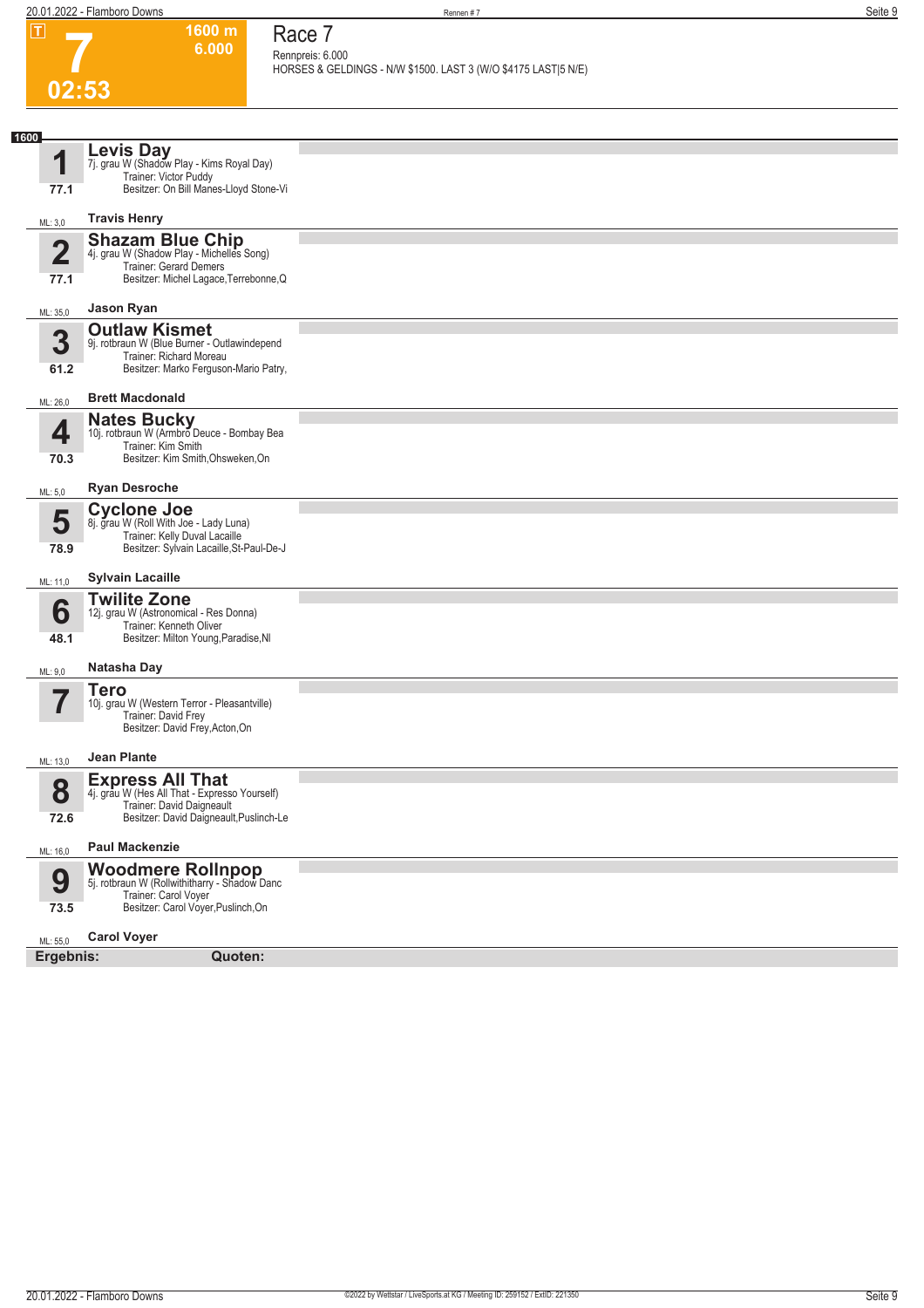**Race 8 Rennpreis: 7.500**

**8**

|                                 |                                                                                                                                               | HORSES & GELDINGS - N/W \$3500. LAST 3 AE: NW OF 2 RACES IN 2021 |
|---------------------------------|-----------------------------------------------------------------------------------------------------------------------------------------------|------------------------------------------------------------------|
| 03:16                           |                                                                                                                                               |                                                                  |
|                                 |                                                                                                                                               |                                                                  |
| 1600<br>1                       | <b>Hughie Junior N</b><br>6j. rotbraun W (Art Major - Alta Serena)<br>Trainer: Jean Plante<br>Besitzer: Mt Stables Ontario Inc, Scarbo        |                                                                  |
| ML: 4,0                         | <b>Jean Plante</b>                                                                                                                            |                                                                  |
| $\overline{\mathbf{2}}$<br>73.9 | <b>Kingofbrokenhearts</b><br>7j. rotbraun W (Western Terror - Shimmer)<br>Trainer: Courtney Bishop<br>Besitzer: Courtney Bishop, Guelph, On   |                                                                  |
| ML: 35,0                        | <b>Scott Coulter</b>                                                                                                                          |                                                                  |
| $\overline{\mathbf{3}}$<br>61.2 | <b>Alex Having Fun</b><br>5j. rotbraun W (Rock N'Roll Heaven - Arterra)<br>Trainer: Richard Moreau<br>Besitzer: Ecurie Csl-Gaston Bibeau, Sor |                                                                  |
| ML: 3,0                         | <b>Brett Macdonald</b>                                                                                                                        |                                                                  |
| 4<br>72.6                       | <b>Hes Got A Vendetta</b><br>5j. rotbraun W (Hes Watching - Vendetta)<br>Trainer: John Macmillan<br>Besitzer: Mark Nelson, Baltimore, On      |                                                                  |
| ML: 5.0                         | <b>Paul Mackenzie</b>                                                                                                                         |                                                                  |
| 5<br>77.1                       | <b>Shades Of Bay</b><br>10j. rotbraun H (Art Major - Maid In Shade)<br>Trainer: Joe Pereira<br>Besitzer: Maple Leaf Racing, Mississau         |                                                                  |
| ML: 7,0                         | <b>Travis Henry</b>                                                                                                                           |                                                                  |
| 6<br>73.5                       | <b>Farmers Tan</b><br>6j. rotbraun W (Always A Virgin - Sneaky Yank<br>Trainer: Carol Voyer<br>Besitzer: Carol Voyer, Puslinch, On            |                                                                  |
| ML: 9,0                         | <b>Carol Voyer</b>                                                                                                                            |                                                                  |
| Ergebnis:                       | Quoten:                                                                                                                                       |                                                                  |
|                                 |                                                                                                                                               |                                                                  |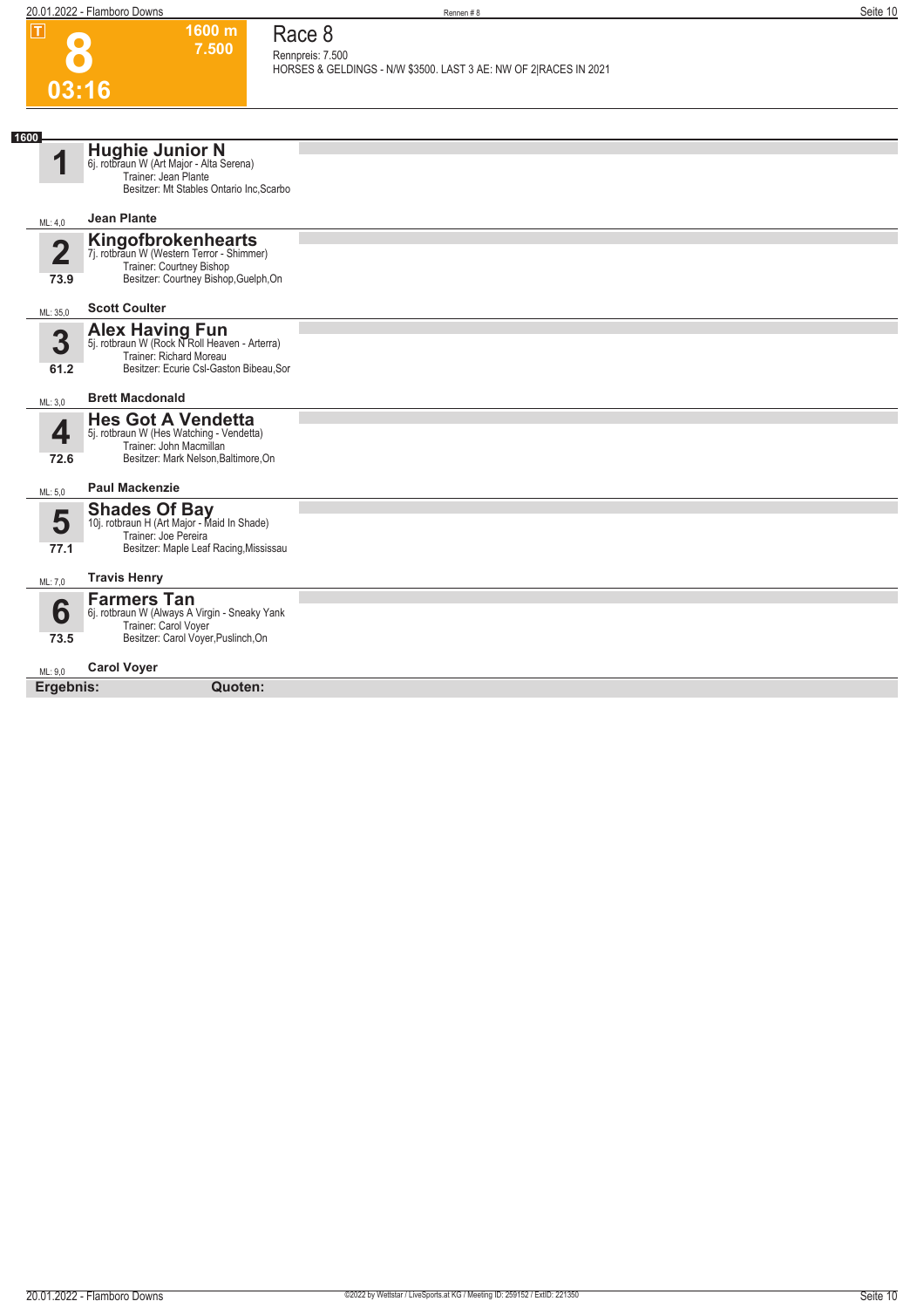

#### **7.400 Race 9 Rennpreis: 7.400**

**1600 m**

**HORSES & GELDINGS - CLAIMING \$15000. - FOR N/W|\$109000. LIFETIME (W-ALL) OR NW OF 2 RACES LAST 7 STS OR IN|2021** 

| 1600                            |                                                                                                                                           |  |
|---------------------------------|-------------------------------------------------------------------------------------------------------------------------------------------|--|
| 77.1                            | <b>Air Strike</b><br>8j. rotbraun W (Always A Virgin - My Best Girl)<br>Trainer: Victor Puddy<br>Besitzer: Limco Inc, Chateauguay, Qc     |  |
|                                 | <b>Travis Henry</b>                                                                                                                       |  |
| ML: 24,0                        |                                                                                                                                           |  |
| $\overline{\mathbf{2}}$<br>73.9 | <b>Press Time</b><br>5j. rotbraun W (Sportswriter - Flirtwithedealer)<br>Trainer: James Ellis<br>Besitzer: Steven Binkley, Plympton Wyo   |  |
| ML: 4,0                         | <b>Scott Coulter</b>                                                                                                                      |  |
| 3                               | <b>Shadow Of Lindy</b><br>7j. grau W (Shadow Play - Antoinette Hanover                                                                    |  |
| 77.1                            | Trainer: Melville Giles<br>Besitzer: Melville Giles, Brampton, On                                                                         |  |
| ML: 9,0                         | Jason Ryan                                                                                                                                |  |
| 4<br>61.2                       | <b>Sam Mckee Hanover</b><br>5j. rotbraun W (Sportswriter - Sammys Magic<br>Trainer: Thomas Riley<br>Besitzer: Amanda Riley, Roseneath-Ste |  |
| ML: 7,0                         | <b>Brett Macdonald</b>                                                                                                                    |  |
| 5<br>70.3                       | <b>Journalistic</b><br>5j. rotbraun W (Sportswriter - Enchanted Beau<br>Trainer: Jason Sherman<br>Besitzer: Bert & Betty Sherman, Dorche  |  |
| ML: 35,0                        | <b>Ryan Desroche</b>                                                                                                                      |  |
| 6                               | <b>Dylan Sam</b><br>6j. rotbraun W (Sweet Lou - Frankies Dream)<br>Trainer: David Daigneault                                              |  |
| 72.6                            | Besitzer: David Daigneault, Puslinch-Le                                                                                                   |  |
| ML: 5.0                         | <b>Paul Mackenzie</b>                                                                                                                     |  |
| Ergebnis:                       | Quoten:                                                                                                                                   |  |